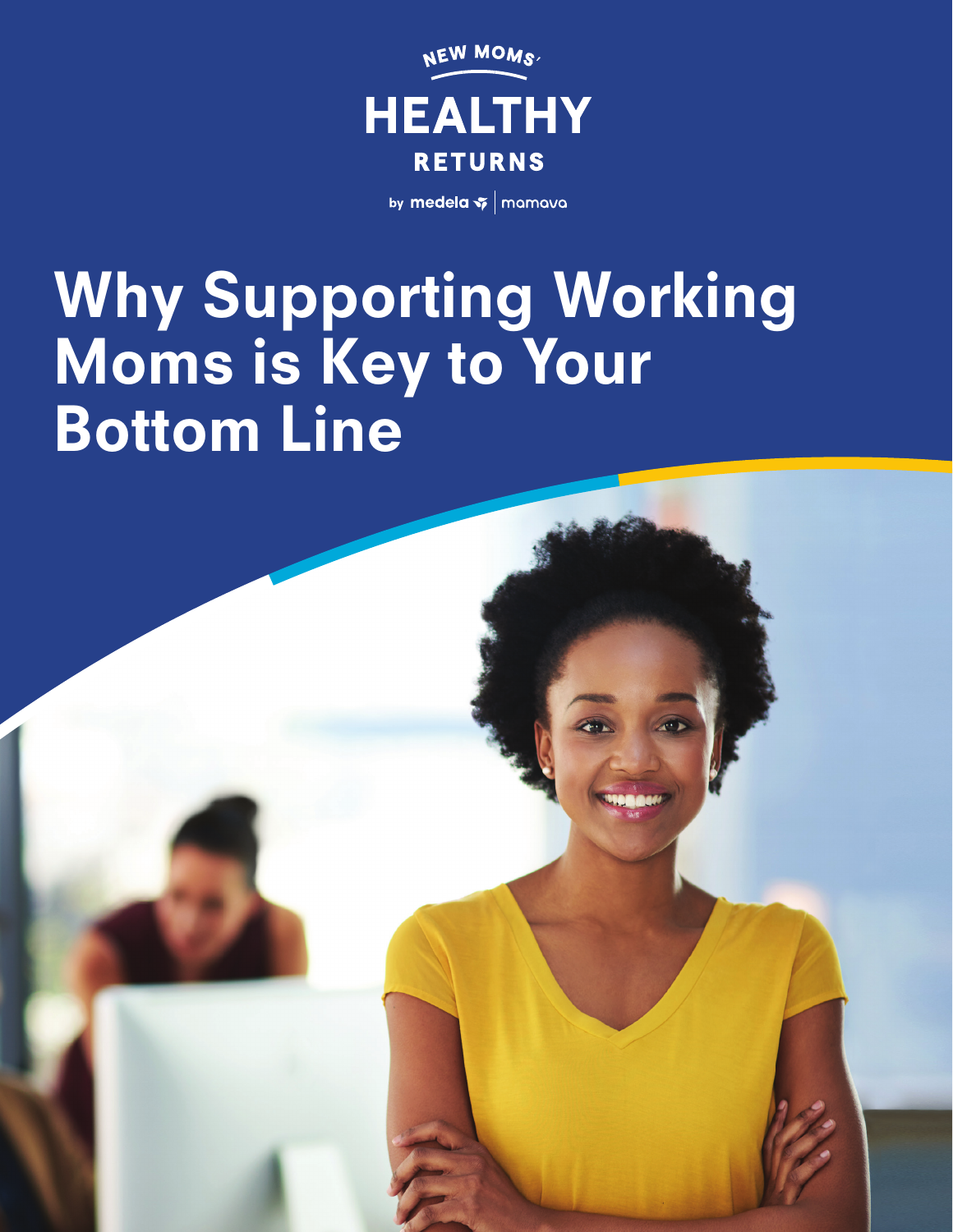#### Why Supporting Working Moms is Key to Your Bottom Line

Women are a critical and growing segment of the U.S. workforce and according to the Department of Labor they currently account<br>for 47%<sup>1</sup> of the labor force. for 47%<sup>1</sup> of the labor force.

According to the Census Bureau racial minorirecording to the concast baread radial minorities will outnumber white people for the first time in 2043 and younger generations are now more diverse than previous ones.<sup>2</sup> Employers need to continue to embrace diversity and inclusion to take advantage of the different perspectives, backgrounds and insight a diverse culture brings to an organization.

According to the U.S. Bureau of Labor Statistics (BLS), women are more likely to earn a Bachelor's degree by age 29 than men. Reflecting these shifts are the current social and cultural movements relating to women's rights, racial equality and inclusion in

Women are more likely than men to have earned a bachelor's degree by age 29. 34% 26% women men BLS.gov

the workplace and in the world. From #MeToo, #TimesUp, and The Women's March to organizations like the 3% Movement, women are taking a stand for their rights, choices, personal values and goals. This is especially true when it comes to choosing and staying with an employer.

Accordingly, it is becoming increasingly important for employers to ensure they are attracting

and retaining women in their organizations. This can – and should – take many forms, but should certainly include supporting working moms with resources to make the return to work after baby an easier and more seamless transition. This enables them to maintain a healthy work/life balance once they choose to start a family and maintain their career.

#### **Diversity is Good for Business** complete formulation  $\epsilon$

A 2015 McKinsey report on 366 public companies found that those in the top quartile for ethnic and racial diversity in management were 35% more likely to have financial returns above their industry mean, and those in the top quartile for gender diversity were 15% more likely to have returns above the industry mean.<sup>3</sup> to do better:

When we look specifically at working mothers, research reveals that 70% of moms with children under the age of 18 participate in the labor force, with over 75% of those moms employed full-time.<sup>4</sup> In fact, 40% of moms are the primary or sole earners of households with children under 18, compared with just 11% in 1960.<sup>4</sup>

Not only are working women—and mothers—a growing employee segment in the workplace, but organizations have realized that their businesses are better when women are part of them. When companies embrace gender diversity in the workplace, they see results. In a recent survey, 91% of working Americans said mothers bring unique skills like communication, multitasking, and remaining calm under fire, to leadership that others don't.<sup>5</sup> n companies embrace omers don t.° ployee<br>ations<br>better<br>panies<br>of wc<br>e skills<br>maining

Organizations are being challenged to continually place more women in leadership roles, and ensure they have the right foundation and culture in place to attract, engage and retain women to maintain a long-term, steady pipeline of female candidates. In a recent interview, Goldman Sachs CEO David Solomon told CNBC that his investment bank will help companies go public only if they have at least one diverse board member. Solomon said the performance of public offerings of U.S. companies with at least one female director has been

" Starting on July 1st in the U.S. and Europe, we're not going to take a company public unless there's at least one diverse board candidate, with a focus on women.

1

**Example 2 - CEO David Solomon Goldman Sachs**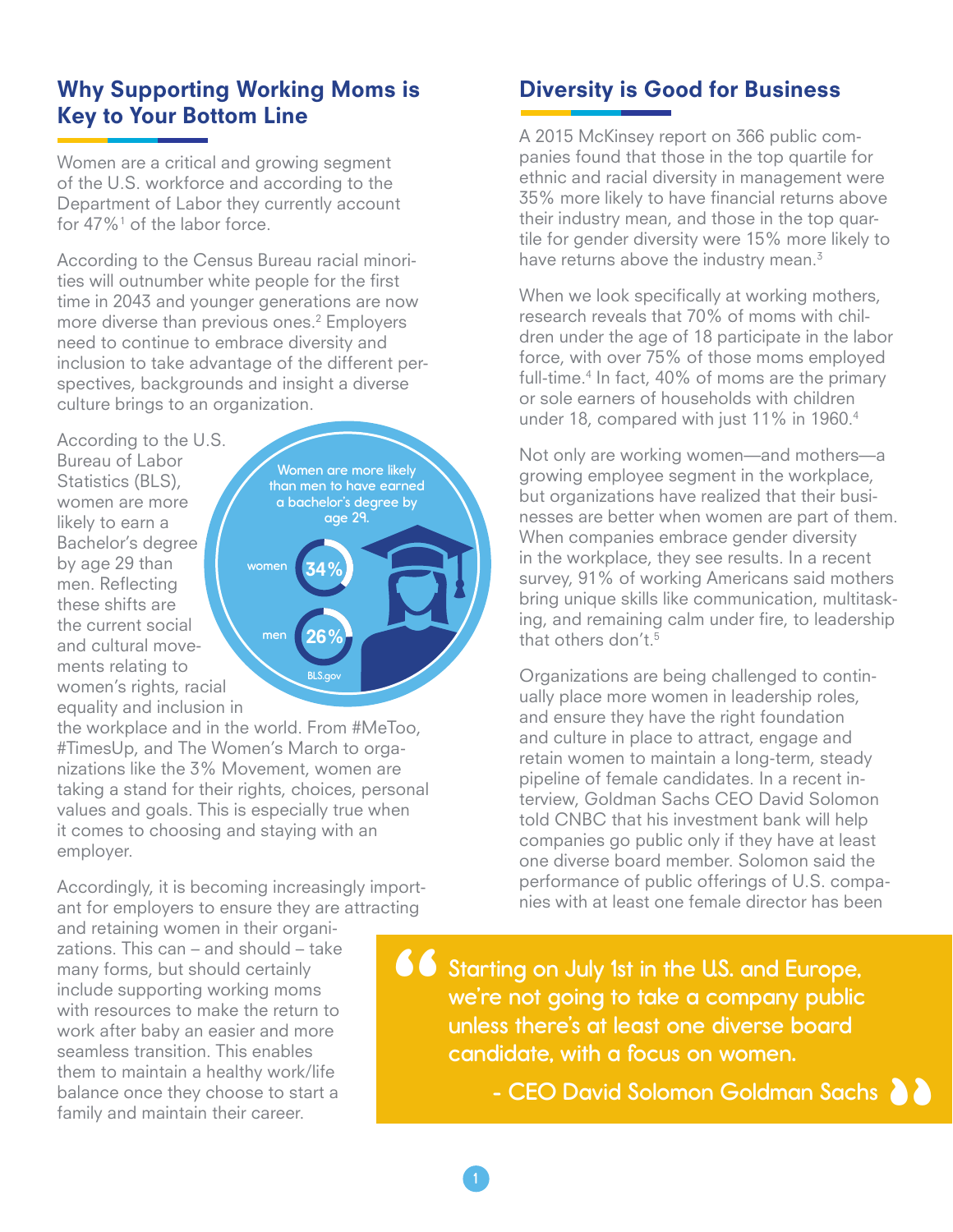"significantly better" in the last four years than those without. "Starting on July 1st in the U.S. and Europe, we're not going to take a company public unless there's at least one diverse board candidate, with a focus on women. And we're going to move towards 2021 requesting two," he added.

Both large and small organizations are learning they need to support working women from diverse backgrounds or they'll lose even more from their bottom line. To help make the case, recent research has proven that when women make up more than one-third of promotions at a company, workers gave higher favorability scores in a variety of areas, such as teamwork, performance evaluation, retention, company image and senior leadership.<sup>6</sup>

## Breastfeeding Support is Key to Retaining Working Women

An organization's overall company culture is becoming increasingly important to potential recruits, and today's generation of employees say they want more life/work balance. They care less about salary than they do about benefits that support their lifestyle choices, and companies are responding. In fact, a survey by the Working Mother Research Institute revealed that 91% of multicultural women stated they were satisfied with their job because they "were able to be their authentic selves" at work. Conversely, when women don't feel they can be their authentic selves, job satisfaction dropped to just 36%.7

It's never easy to find talented workers, and the cost of replacing an employee can be astonishing – as much as 200% of their annual salary, according to SHRM. That's why it's critical to retain valuable female employees once they've been

43% of women leave the workforce within 3 months of childbirth<sup>8</sup> recruited. For working moms, particularly women returning to work after childbirth, the turnover statistics are alarming. Research has shown that 43% of women leave the workforce within 3 months of having a baby.<sup>8</sup>

The majority of new moms who want to continue providing breast milk to their babies feel they're not getting the right support, products or educational resources to meet their needs when they return to work.<sup>9</sup> These women are looking for companies that offer a family-friendly culture that supports their choice to breastfeed their baby once they return from maternity leave. They want a private, secure, comfortable lactation space where they can express milk to take home to baby, and they want additional help if and when they need it. Studies have shown that although 83% of babies begin their lives receiving breast milk, this drops dramatically when moms return to work $10$  and, unfortunately, a mother is more than twice as likely to quit breastfeeding in the month she returns to work compared to moms who are at home.<sup>11</sup>

## Employers That Support Breastfeeding See Higher Productivity & Morale

The good news is that employees whose companies provide breastfeeding support consistently report improved morale, better satisfaction with their jobs, and higher productivity.<sup>12</sup>

In a study of five different corporations International to their company employees returned to their company national average at the time of only 59%. $^8$ with lactation support programs, 94% of after maternity leave, compared with the

complicated for employers

And because breastfed infants tend to be ill less often,<sup>13</sup> working moms are likely to spend less time looking after a sick baby. Studies have shown that companies that provide compreme the matrice expenses and process comprehensive lactation support programs also see additional healthcare cost savings. Programs additional nealthcare cost savings. Prograr<br>that support and encourage employees to se breastfed infants tend to be ill Employees mat support and encourage employees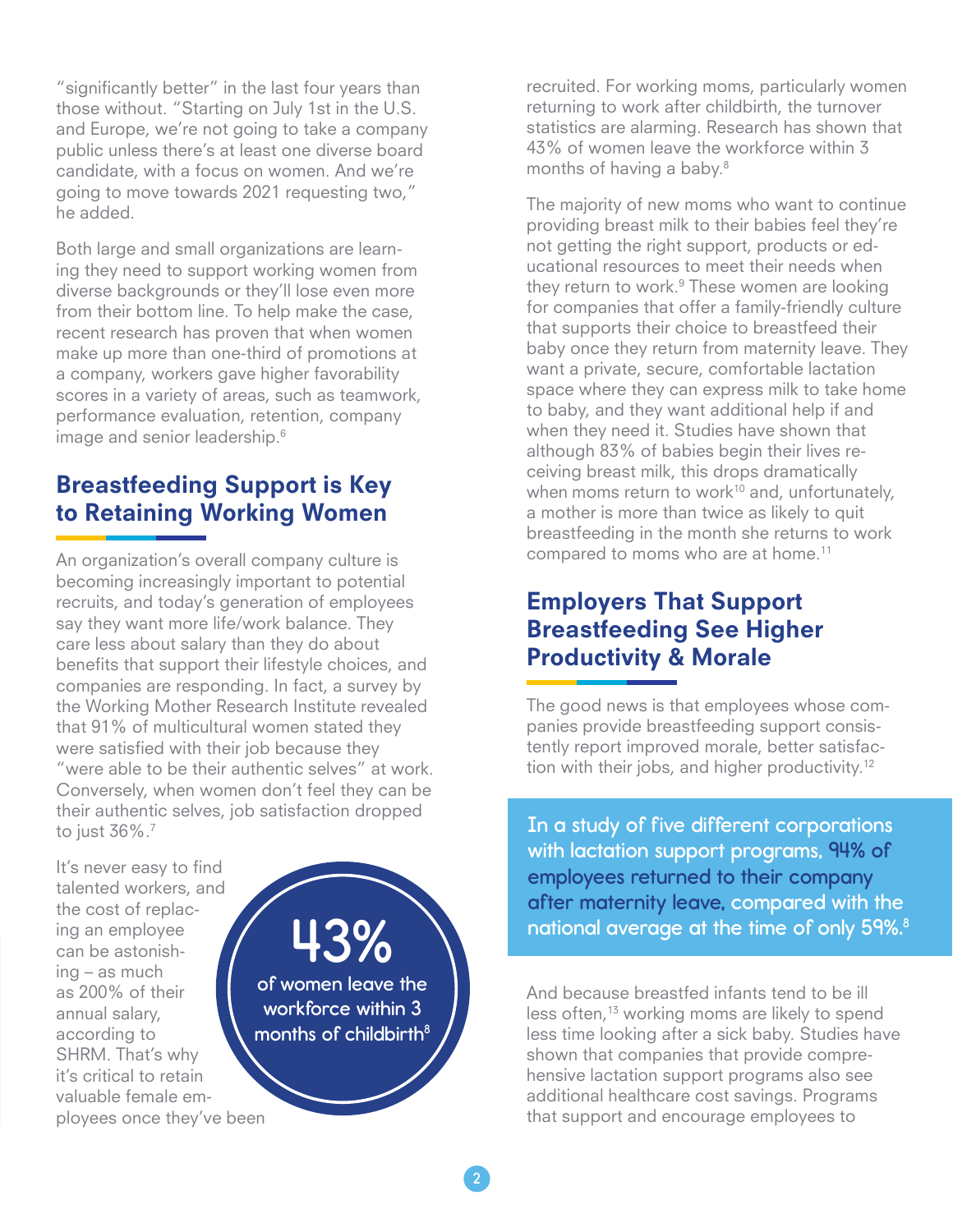breastfeed longer, and to breastfeed exclusively to 6 months (as recommended by the American Academy of Pediatrics), see the healthcare savings benefits<sup>9</sup> For every extra month a woman breastfeeds, it reduces the risk of a number of cancers, including those of the breast, ovaries and uterus.14,15

Additionally, companies that are recognized for family-friendly benefits and policies often see benefits to their recruiting efforts; local, state, and national recognition; media attention; a lift to their brand image; public relations boosts and overall general goodwill in their local community.

## Supportive Programs Beyond Current Regulations Are Key

It's no one's fault that the current support system for working moms isn't perfect. Over time, cultural and societal shifts have provided a new January 1, 2020, requires that all employers (not just larger ones) provide all breastfeeding employees (both exempt and non-exempt) with break time and a private space to pump at work. The law

**NEW** California state law

extends breastfeeding rights to ALL working mothers in the state.

of employees

also requires all employers to develop and implement a lactation accommodation policy—complete with a statement of an employee's rights and the process for lactation<br>accommodation requests—for breastfeeding accommodation requests—for breastfeeding employees. Employers that are looking for ways to attract and retain their working parents can look to the California law as the gold standard and begin creating their own plans to support their working moms.

pool of diverse resources that were not a large part of the workforce generations ago. These women are now working, and want to continue working, even after they have children. And companies want them to remain in their employ. In 2010, the government enacted the federal Break Time for Nursing Mothers law that requires employers covered by the Fair

# Employers Struggle with Fragmented, Confusing & Complicated Options

- Dozens of different vendors
- Health plan controls lactation support options
- Low employee engagement with wellness offerings
- Unique concerns of traveling employees
- Limited space affecting lactation room availability
- Purchasing process for breast pumps and products
- Lack of educational resources for parents
- Inconsistent lactation room design and access

Labor Standards Act (FLSA) to provide basic  $\frac{2200 \text{ N}}{2}$  breastfeeding mothers at  $\frac{1}{2}$   $\frac{1}{2}$   $\frac{1}{2}$   $\frac{1}{2}$   $\frac{1}{2}$  accommodations for breastfeeding mothers at work. These accommodations include time for **Confusing Confusing Confusion** non-exempt (hourly) employees to express milk and a private space that is not a bathroom each  $\rm v$ time they need to pump.

The set of basic protections offered through **the set of basic protections offered** through the federal FLSA is a good start, but employers need to do more to support their breastfeeding entity current female moms. Look at California as an example of what employees. support can look like for all working women. The new California state law16 that went into effect

## COVID-19 Creates Additional Challenges for Employers

With the arrival of COVID-19, organizations must also prepare to address new challenges and also prepare to address new chaneliges and<br>employee concerns when it comes to pumping breast milk in the workplace. The actions employers take now could help them retain their current female workforce and help attract new employees. In a recent survey (May-June 2020) conducted by Medela and Mamava, nearly t went into effect 1,400 working moms were asked questions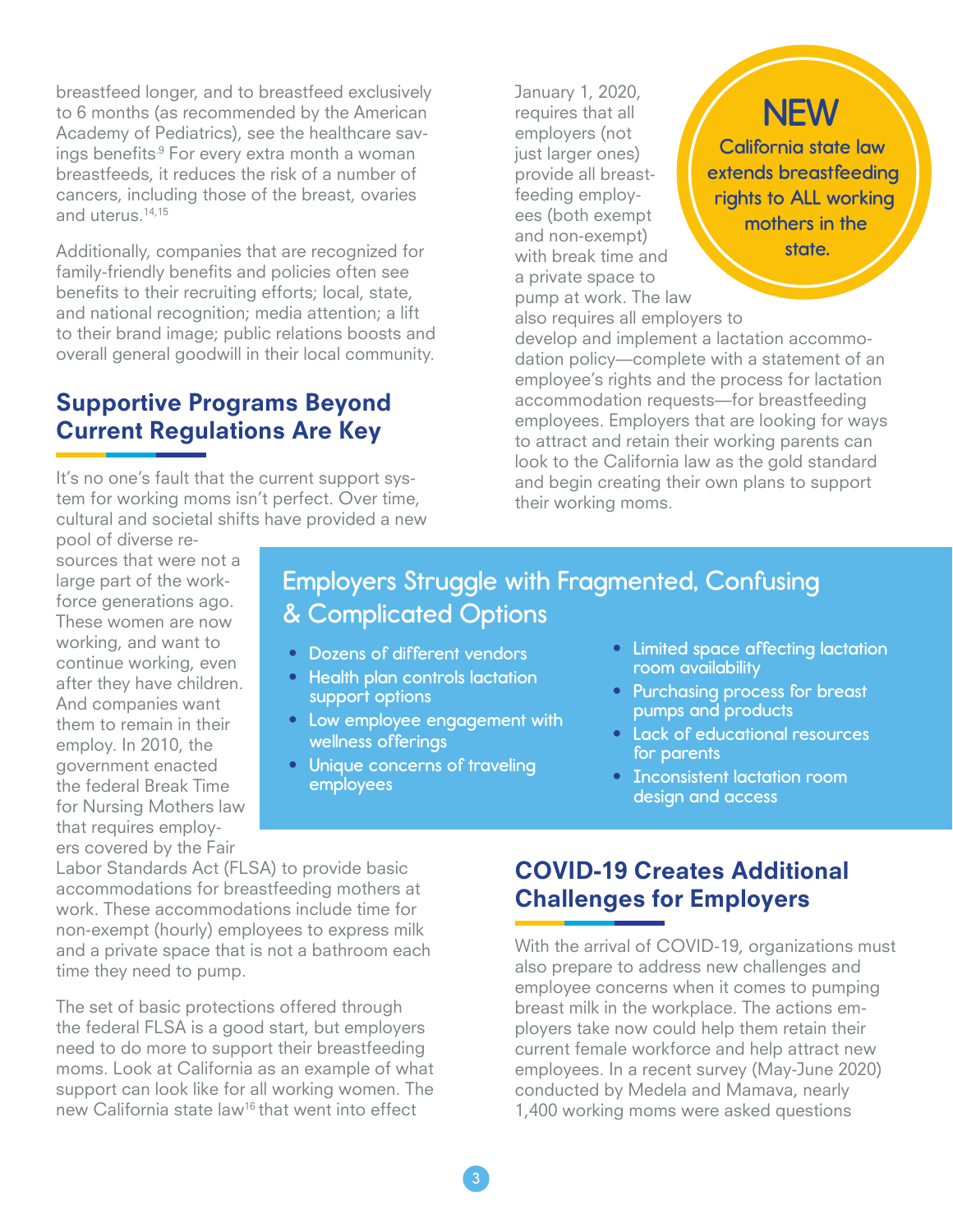about planning for pumping when they return to the workplace in a post-COVID world. Results revealed that more than 40% of moms are more committed to feeding their babies breast milk because of COVID-19, citing that they want to help support their babies' immune systems. The survey also showed that nearly 50% had concerns that their pumping space at work may not be a sufficiently sanitary space to pump.

Employers should take the time to review their current lactation accommodation policy and determine if they need to revise it with post-COVID guidelines. If an organization doesn't

baby still feeling a lack of support and receiving inconsistent answers when it comes to simple questions, like "Where is a private space for me to pump?", "Will I have resources to help me?", and "What will I do when I have to begin traveling again?"

There have been attempts to help clarify, expand and strengthen requirements that protect and support breastfeeding women in the workplace. States have passed new legislation that adds on to the federal protections already guaranteed, and some proposals have been brought forward to strengthen the national

In a recent survey, more than 40% of moms said they are more committed to feeding their babies breast milk because of COVID-19, citing that they want to help support their babies' immune systems. The survey also showed that nearly 50% had concerns that their pumping space at work may not be a sufficiently sanitary space to pump.

have a formal policy now is the time to develop one. Beyond a policy, one of the best things employers can do is provide a dedicated lactation space where pumping is the only activity allowed. Not only does this signal employer support of breast milk feeding, but it may also limit viral exposure for workers. Regular cleaning and disinfecting, and use of a posted cleaning schedule that ensures the lactation space is cleaned along with other common areas, like break rooms and bathrooms, can go a long way to help workers feel they are pumping in a clean environment. It's also a good idea to provide sanitizing supplies for employees, including hand sanitizer, wipes, and disinfectant to be used on surfaces in the lactation space between each pumping session.

# A Robust Lactation Support Program is More Important Than Ever

To be fair, many employers are still confused over disjointed plans and benefit options. This results in employees returning to work after

regulations. However, many organizations struggle to understand how to implement programs that support returning workers while meeting all federal and state requirements.

And some employers are not yet aware of existing regulations, or simply may not know how to best implement breastfeeding policies and programs to better support their employees. What exactly does – or does not – meet the legal requirements of a secure, private lactation space? And why are the legal requirements perhaps not sufficient? What other resources and tools should they be providing? Happily, there is a growing set of creative new products and services to meet these requirements, such as expanding available private pumping spaces by adding portable lactation pods and providing access to lactation consulting for new moms. And there are new offerings that employers are not required to provide (yet), but are highly valuable for new working parents, such as breast milk shipping for traveling moms and having hospital-grade (multi-user) breast pumps available in the office.